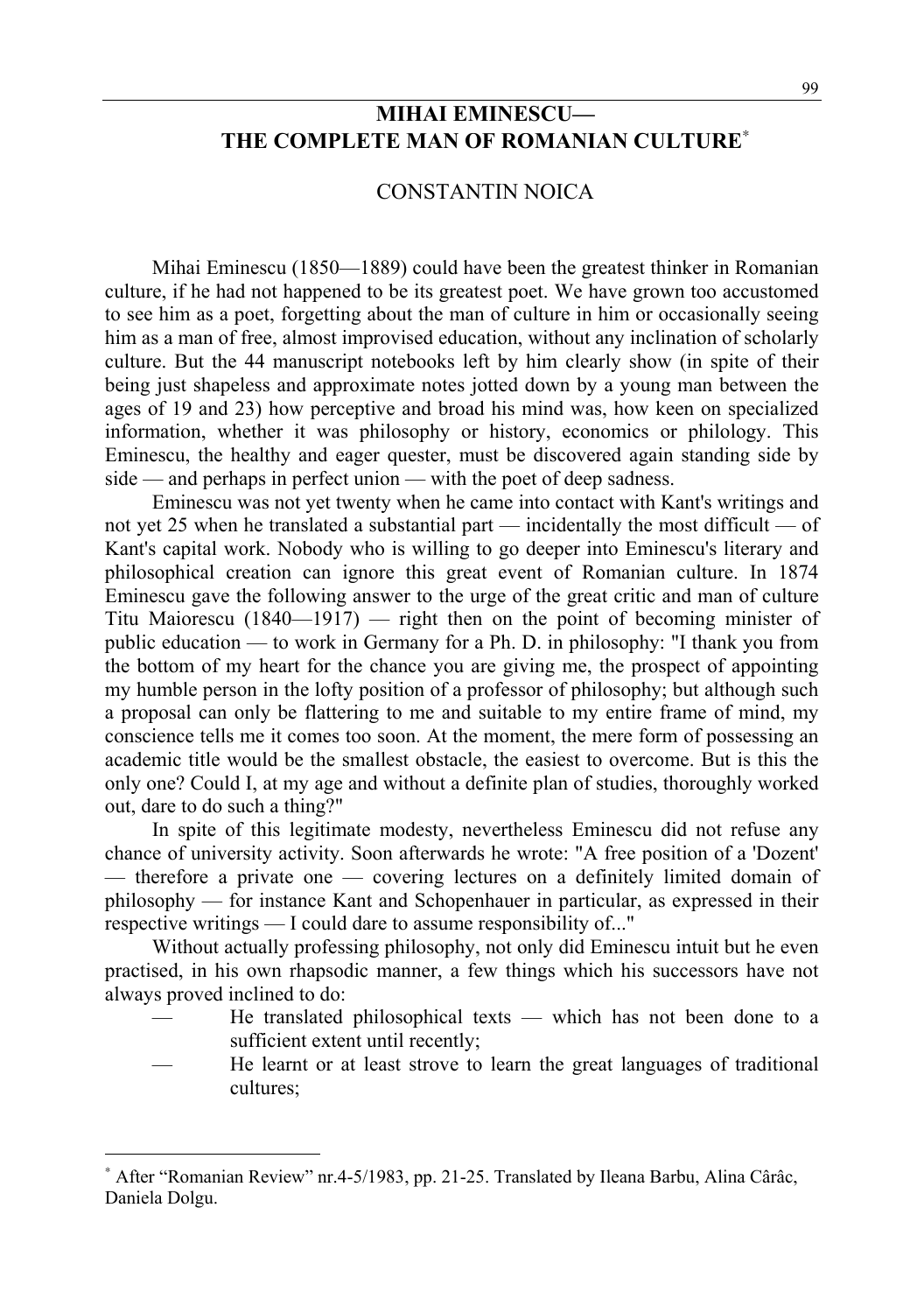| 100 | Constantin Noica                                                   |
|-----|--------------------------------------------------------------------|
|     | He permanently dwelt on the sources, being one of the few Romanian |
|     | scholars of the time who knew how to make use of manuscripts;      |
|     | He strove to find or to coin Romanian terms suiting philosophical  |
|     | thinking and emotion;                                              |
|     | Permanently, but much more markedly in his last years, he showed   |
|     | interest in and open-mindedness for sciences.                      |

And the same can be said for the study of history, for the study of economics or of philology: whether thoroughly trained or ndt, Eminescu had the intuition of the essential.

On page 114 of manuscript 2258, Eminescu made this marginal note of strange expressiveness as a comment on a fundamental text — or perhaps on the entire *Critique of Pure Reason* from which he was translating:

"Representation is a ball of thread, unique, absolute, simultaneously given and perceived. The unfurling of this simultaneous ball of thread is time and — experience. Or it is also a fleece from which we spin the thread of time; only thus can we see what it contains. Unfortunately the spinning and the fleece last for ever. Whoever can contemplate the fleece ignoring the spinning hasph ilosophical inclinations."

Whoever can contemplate the fleece . . . Eminescu himself seems to have been watching at that moment the fleece of philosophy, of the real reflected in philosophy or of time rolled up. You try to link the note made by him to the place where it appears (as part of *Transcendental Analytics,* in the subchapter "On the Synthesis of Apprehension in Intuition") and it makes little sense. Then you try to interpret this note as a sort of motto to the thinking in Kant's book and you manage a little better. Yet it may occur to you to go beyond one work and one author, to think of philosophy itself, and then Eminescu's thought will clearly reveal itself: whoever can contemplate the fleece . . . has philosophical inclinations.

"Representation is a ball of thread." In the beginning, everything is a ball of same kind. Your own life is a ball of thread, the world's history is a ball of thread, and there are scholars who tell us that originally matter used to be a ball, of extreme density at that, which began expanding and is still going hard at it. If Eminescu says that representation is a ball of thread, he probably does so under the influence of Kant's language. Perhaps he wanted to say: the representation is that of a ball; or perhaps by "representation" we understand not so much a product of conscious life but consciousness itself as obtained about something that is given to us (in fact Kant himself said it) and which is "given to us simultaneously." But have you got philosophical inclinations if you only see this ball of thread? Not yet.

"The unfurling of this simultaneous ball of thread is time." You must see its unfurling and then wisdom begins to glimmer. There is some deep meaning in Eminescu's words, for it makes you see time no longer as an empty frame, a mere order of succession, but primarily as the time of things, growing and unfurling out of things, in the way today's science prefers speaking about space too. The fact that Eminescu sees a time of concreteness and not a mere pendulum of a clock, a mere cosmic ticking, can also be shown by the thought that not only time but also experience is now involved.

But Eminescu does not say "time and experience," putting them together; he says: "Time and (dash) experience," separating them yet, in a way, not differentiating them. For experience *lato sensu* means "testing out" something, and the whole of time as unfurling could be the testing out of the initial ball of thread. And experience *stricto*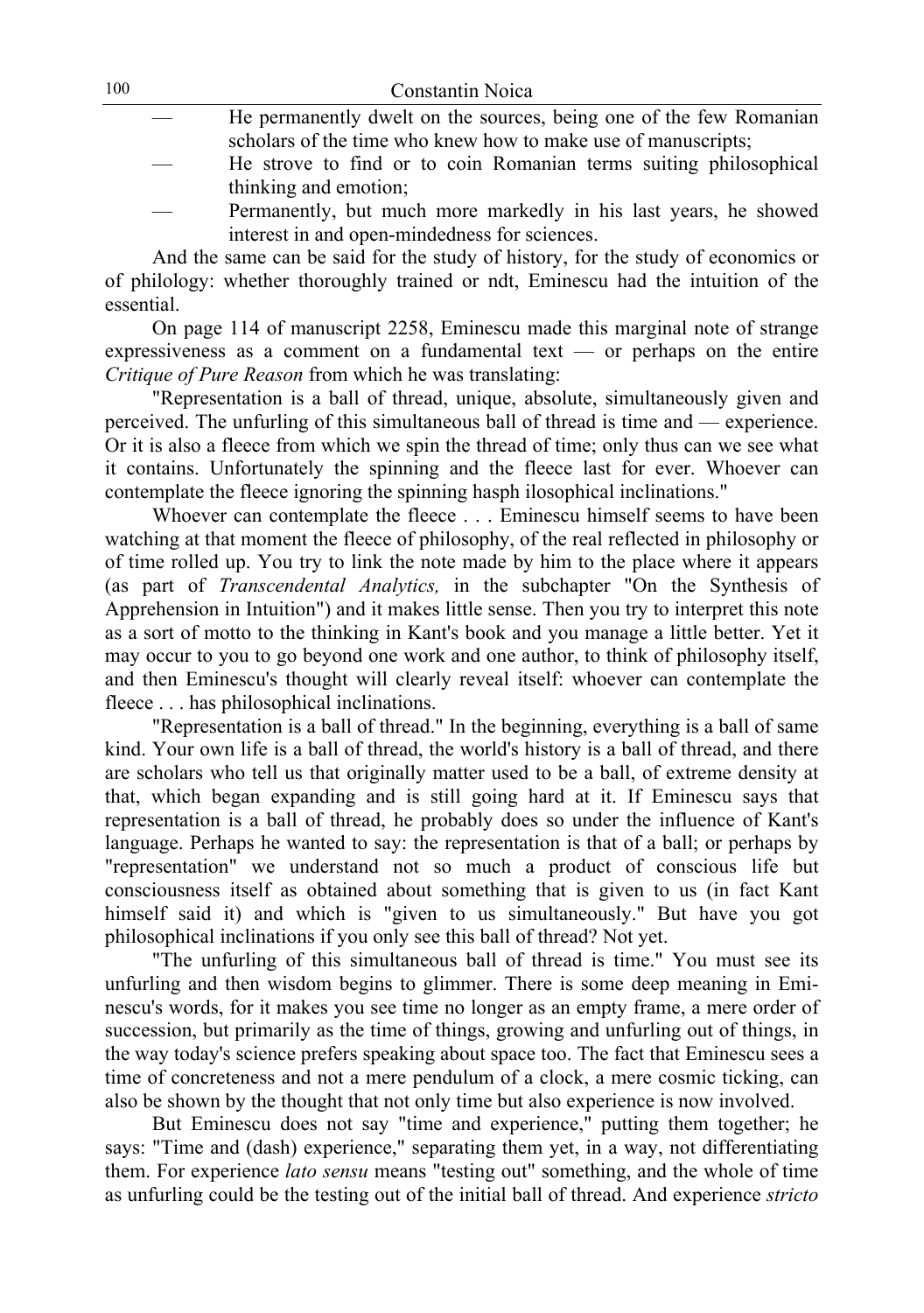*sensu* is that of the world in man's consciousness, or of man plunged in the world, and it changes the wisdom to watch the unfurling of the ball during time into a skill that things share with us — to unfurl ourselves in time.

"Or it is also a fleece,' Eminescu therefore says, instead of "a ball of thread." A mere ball of thread would unfurl blindly, would twist this way and that and might even knot itself again, while a fleece has in itself the assurance of an unfurling which only expects its spinning. It is out of this fleece that we and things spin the thread of time. And now time has indeed become a form of order and not one of mere counting. A thread is spun with it, and its unfurling means spinning.

He who has had the wisdom to see that everything is unfurling in time, who subsequently understood unfurling in time as genuine experience — can now see, under the organized pouring of things, what exactly the fleece contains. He has become a lucid consciousness. But still he is far from being a philosophical consciousness, because: "unfortunately both spinning and the fleece last for ever."

Why all of a sudden this "unfortunately" — a sad exclamation in the midst of an objective and cold description of things? Perhaps precisely because it is a stroke of bad luck not to have obtained a philosophical consciousness as yet, Eminescu seems to say. Both ourselves and things keep spinning the thread of time, with our inborn skill, under the laws which govern all of us and all things. Moreover, as human beings, we sometimes put some skill of our own to good use. But what could a splash made by a man mean among all the billows that carry him? Can he spin himself out of the spinning, out of Time? Can one again watch everything as "a ball of thread, unique, absolute, simultaneously given and perceived?"

Eminescu provides the answer concluding: "Whoever can contemplate the fleece ignoring the spinning has philosophical inclinations". Is it an invitation to philosophical meditation? Or is it irony?

First of all, you tell yourself, since Eminescu describes with such assurance the hour of man's meditation when these philosophical inclinations appear in him, maybe he lived that hour, lingered in it. But he returned to the unhappiness before the philosophical hour and gave it poetical expression.

On the other hand, does Eminescu mean that the man with philosophical inclinations truly forgets about the spinning? That he observes the fleece very much as in the beginning, as a ball of thread without sending it aspin? Perhaps he means to say: philosophical inclinations are proved by he who abstracts himself from the spinning, not by those who pretend it does not exist; they are proved by the man who (as Kant showed) enters transcendental Time instead of remaining within the time. For, on the contrary, a philosophical perspective can only be acquired as the spinning of the thread, as the unfurling of another time. And such is the beatitude of philosophy.

Why did Eminescu fail the beatitude — be it momentary — of philosophizing, is a mystery of his soul or perhaps of his body, a mystery of his place or of his time in history. Yet, if we mentioned Eminescu's marginal note, we did it not so much for his sake as for somebody else's; we believe Eminescu actually described (in terms of surprising accuracy) a man, a real philosopher. Without realizing it, he described Hegel and one of his books, *The Phenomenology of the Spirit.*

Eminescu did not appear to have a very good opinion of Hegel, to the extent to which he knew the latter directly but especially indirectly, through Schopenhauer. A few notes of Eminescu's, his thoughts laid on paper in a useful letter from Berlin and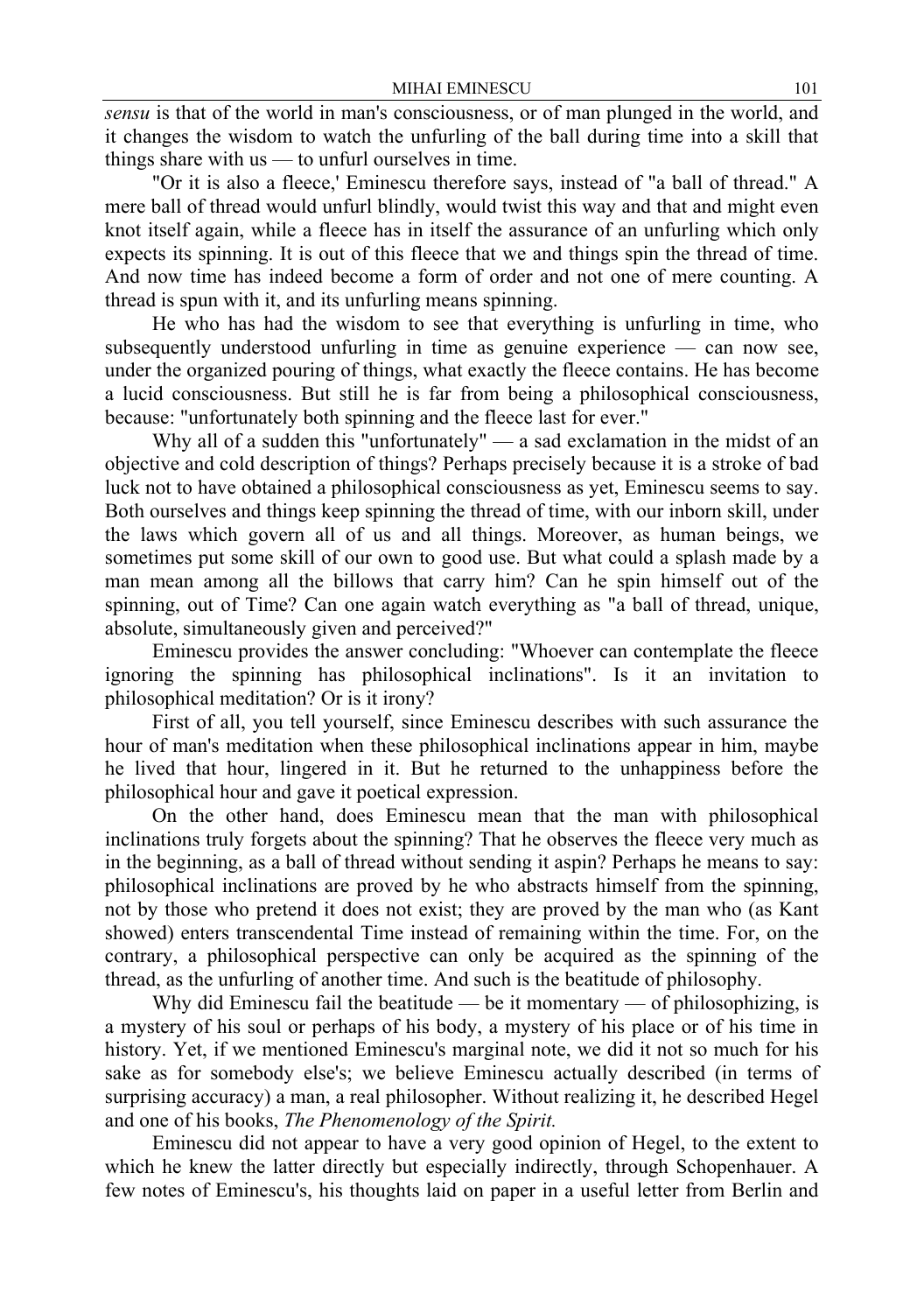even the hilarious rhyme found for "Hegel" in his rhyming dictionary (manuscript *2265)* would point to this. Nevertheless, his note on what philosophical proclivities imply could be an unexpectedly fine opening to Hegel's book.

*The Phenomenology of the Spirit* is a book in which man's consciousness appears, together with the whole world in which it plunges, as a ball of thread "unique, absolute, simultaneously given and perceived"; in which the ball unfurls and gives birth to historical time or to the experience which mankind's consciousness acquires along history. Hegel spins the thread of time, enabling us to see what it contains; but he shows us that, unfortunately, we are involved in the spinning and can hardly escape it. If we could only abstract ourselves for a moment from this spinning! Then we would be shown whatever unfurled before his eyes when he gave free rein to his philosophical inclinations.

But how could we find a "motto" precisely with the man whom Eminescu denies? Perhaps because nevertheless, in his own way, Eminescu was contemplating the fleece.

\*

In the editions of Eminescu's literary prose, from writings either published or left in manuscript, there is a fragment to which the editors have given the title "Archaeus". Page 22 of manuscript 2268, a fly-leaf, seems to be a fragment destined for the story "Archaeus" but left aside from it:

> "But before you speak to me about Pharaoh Tla, I should like you to tell me what you mean by Archaeus, whose name you have uttered so many times tonight?"

> "My dear ... I've spoken to you about the manuscript in the drawer. You will concede that all this comedy would hardly have taken place (...) but for that insignificant hundred years old manuscript at the bottom of the drawer. How much wealth (. . .) within a few dirty and dog-eared pages, in which Archaeus lay veiled . . . All right, look upon life as a comedy: but who stages it then? Look upon man as a machine: but who drives it then? Look upon nature as a decor: but who paints it then? And, then do not forget that the paper was necessary only in order to set Archaeus.

> If you take the manuscript, does it mean that he does not exist? Oh, yes, he does. What was he? A mere nothing, a mere possibility.. . But now try to imagine that at the height of the performance, a wall falls, an actor breaks his neck, another actor forgets his lines... here is a wounded Archaeus and you feel that he is wounded. Why do you feel it? Because that nothing exists in you too, because he was insulted on stage and is insulted in you too. Nevertheless it could stay for thousands of years in a drawer, its paper body might rot, and you yourself might not have been born, might have joined the number of those that never were  $( \ldots )$  Well, nevertheless existence was possible because he exists. He would have existed as an idea, as a comedy (merely mimed) whose manuscript has been lost and about which nobody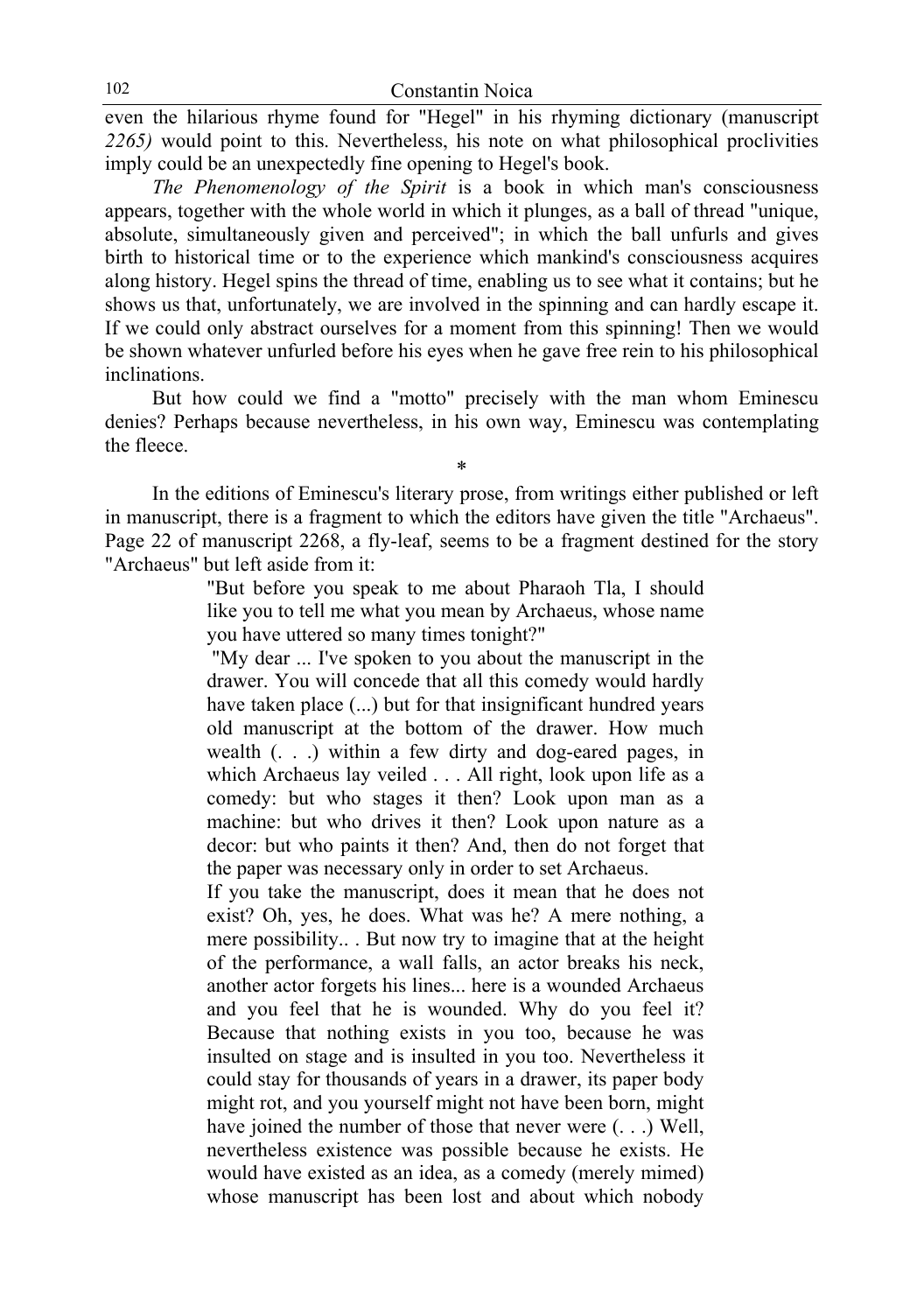knows anything, although it used to exist, although it exists even now in Nature's mind." "Therefore you have been, you are and you will always be."

Fascinating in this fragment from Eminescu is the feeling of concreteness, which triumphs in his most thoroughly philosophic visions. No matter then, in our analysis, the precedent set by Paracelsus, Van Helmont or possibly lacob Boehme however interesting it may be for the literary historian to see upon what Eminescu drew for his myth. Very much as in the short-story "The Wretched Dionysios" where in the last analysis neither Kant nor Schopenhauer were involved, nor the Indian vision either—, in this particular fragment, Eminescu manipulated Archaeus very much as he wanted. None of the authors invoked could have had the freedom to lend so much colour to the archetype or was inclined to turn it to account at such a human level. You can feel that Archaeus has become Eminescu's myth, his justice or injustice, but philosophically or lite'rarily, it is his own truth.

And then what is Archaeus in the version we have just read? Nothing grandiose, metaphysical, not an "eternal" archetype of things in the absolute, and even less so a mystical or religious-cosmological seminal reason, but a mere possibility, Eminescu says. Only that it is an organized one. It is a structure, if one prefers to say so, one that holds and makes something else hold through it. Does it exist anywhere? In the mind of nature, at most; which actually means it does not exist, it has no subsistence. On the other hand it has consistency. If it appears, it is like this: linked together, structured, organized — and cannot be otherwise. It may very well not be ("it could stay for thousands of years in a drawer, its paper body might rot"); but as soon as it appears it can only be in one way, as if everything were prescribed.

That such existences without "reality" — or rather such consistencies without subsistence — do exist around us, is attested by any theoretical science, first of all mathematics, in which a theory (therefore something rationally consistent) may not be constituted but only constitutes itself in a certain way. If you do not render it as it "exists", reason pure and simple is maimed.

Eminescu does not invoke the great rational order but the immanent order of every situation and being; not the generic but the specific order in immediate circumstances. In each real situation there is a "reason" to be found nesting as in a cocoon. In its different manifestations it may preserve a certain kind of relationship with general reason; important is now its relation with its substance which it controls and organizes by virtue of its very status of authentic, though unique, reason. Eminescu has a fine name: "Archaeus" for the fundamental principle of realities or situations in reality. As reason can be maimed, an Archaeus can be wounded too.

There is an Archaeus in every forgotten play. It is not the idea, not the text, nor its production or ideal performance but what makes them all possible. You don't